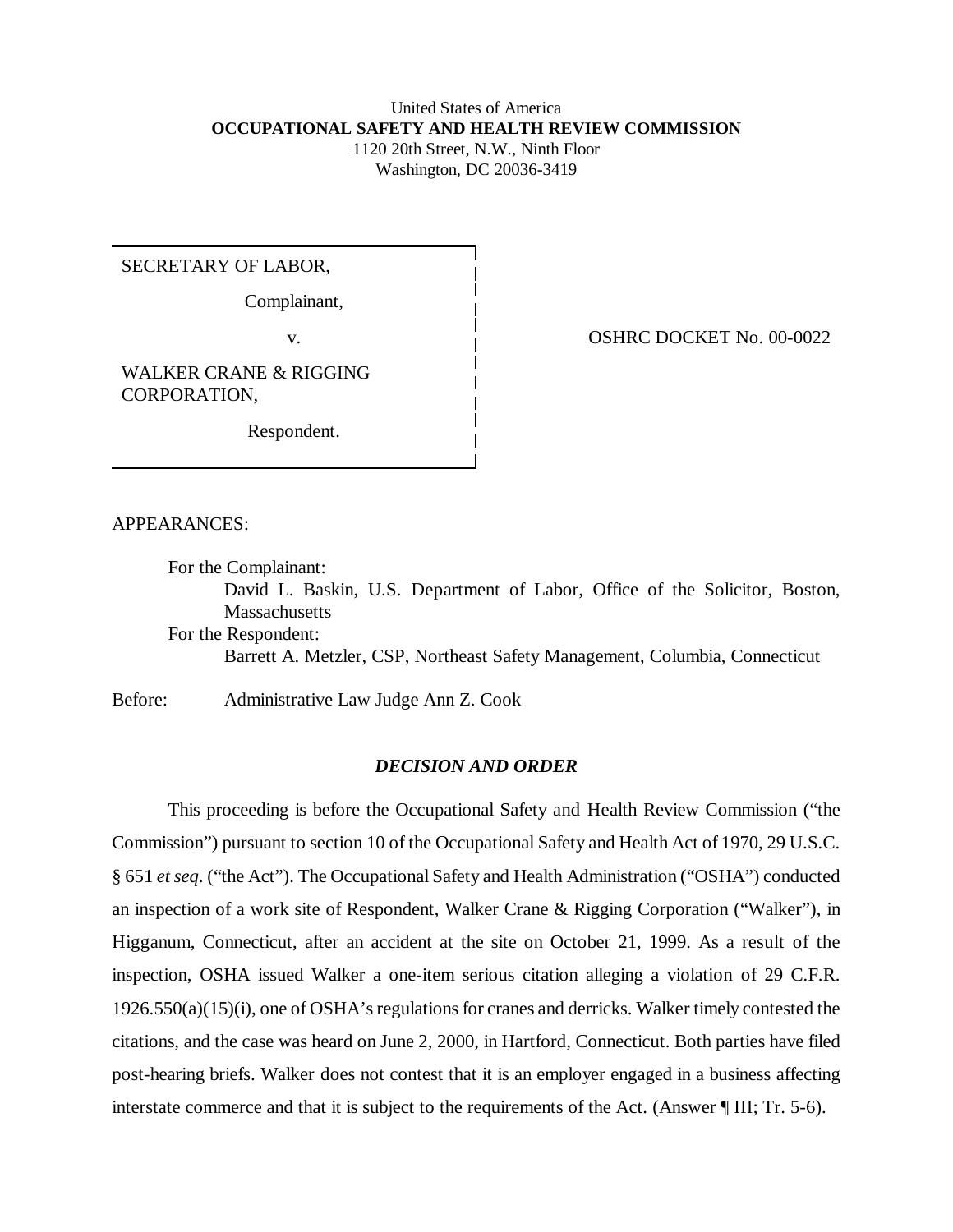#### *The Burden of Proof*

To establish a violation of a standard, the Secretary has the burden of proving, by a preponderance of the evidence:

(a) the applicability of the cited standard, (b) the employer's noncompliance with the standard's terms, (c) employee access to the violative conditions, and (d) the employer's actual or constructive knowledge of the violation (*i.e.*, the employer either knew, or with the exercise of reasonable diligence could have known, of the violative conditions).

*Atlantic Battery Co.,* 16 BNA OSHC 2131, 2138 (No. 90-1747, 1994).

### *Background*

On October 21, 1999, Richard Dennis, a Walker crane operator, was utilizing a crane to move the four sections of a modular house into place at the site. Nick LaTerra of LaTerra Construction, the builder, had hired Walker, and Dennis was the only Walker employee at the site. LaTerra had also hired JRW Company ("JRW") to prepare each section before it was lifted and to assemble the sections once they were in place. One of the JRW employees, Jeff Watson, assisted Dennis by giving him signals and directions. Two other JRW employees assisted by holding tag lines that were used to steady each section as it was lifted and moved. Nick LaTerra left the site sometime after the second section was in place, leaving Watson in charge. (Tr. 17-20, 32-37, 46-56, 61-65, 119-22).

The street in front of the modular house lot was 16 feet wide, and along the edge of the street across from the lot were utility poles with phone and cable lines, and, above them, electrical power lines. When the trailers carrying the third and fourth sections arrived at the site they were parked on the same side of the street as the lot, and the crane was approximately equidistant between where the two trailers were parked and where the first two house sections had been placed on the lot. The procedure Dennis used was to lift a section 2 or 3 feet off the trailer and move it down the street to the rear of the crane and then around the back of the crane and onto the lot. When Dennis began moving the third section, which was to be put on top of the first two sections, Watson and others pulled the phone and cable lines back with a rope so that the section would not hit the lines. The section brushed against a dead tree limb on the other side of the street, and Watson cut off the limb, after which the employees thought it would no longer be necessary to hold back the phone and cable lines. (Tr. 15-17, 42-46, 83, 118-19; C1-C2, C5-C7).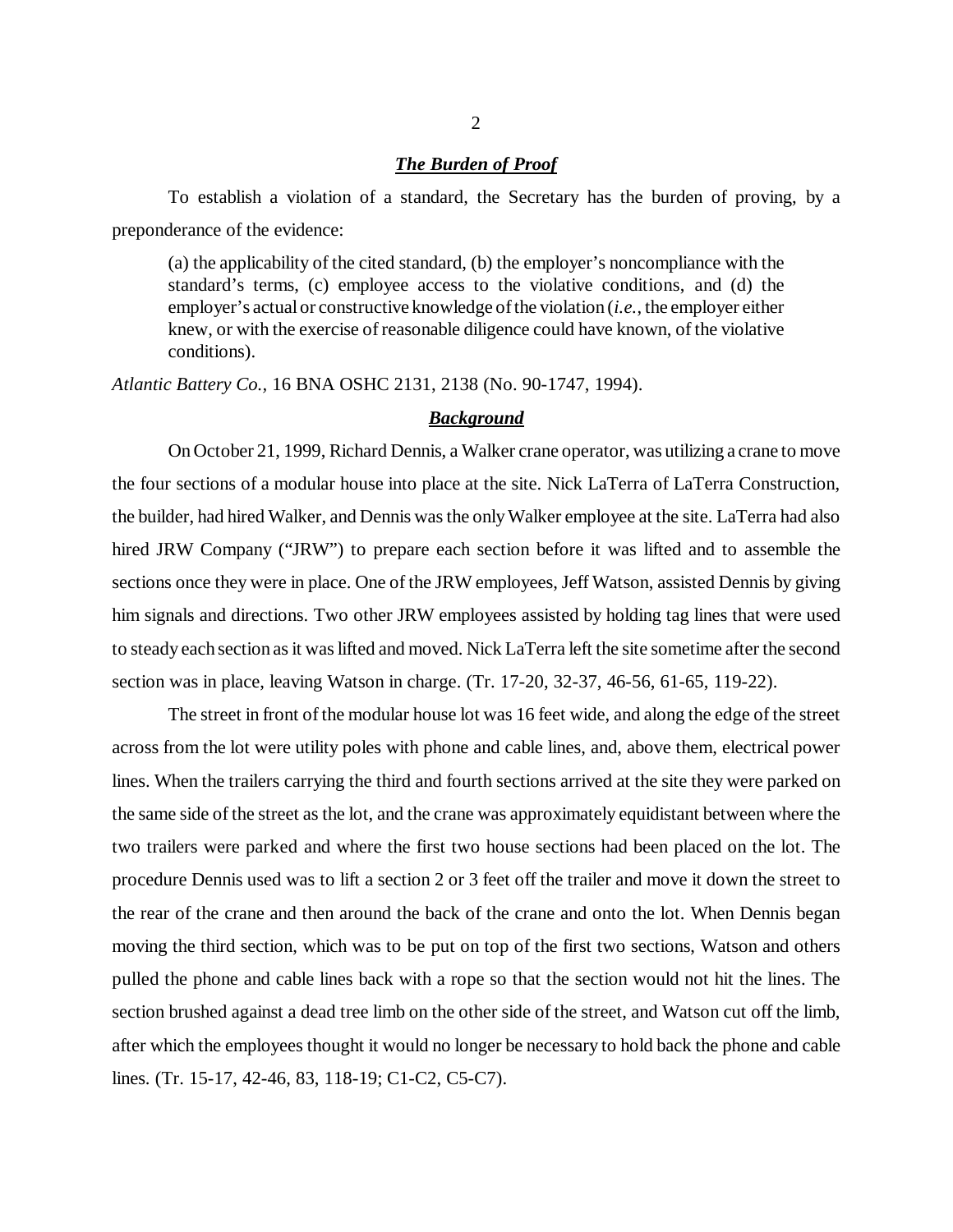After Dennis lifted the fourth house section from its trailer and was moving it along the street to the back of the crane, the crane's rear spreader bar contacted one of the power lines. Eric Jacobson, one of the JRW employees holding a tag line, received a substantial electrical shock and was seriously injured. At the hearing, Dennis testified the spreader bar hit the power line because one of the JRW workers pulled too hard on a tag line. Watson and Jacobson, on the other hand, faulted the proximity of the crane to the line and a slight wind. (Tr. 15-20, 46-56, 61-70, 119-22; C-8).

## *Alleged Violation of 29 C.F.R. 1926.550(a)(15)(i)*

Section 1926.501(a)(15)(i) governs the operation of cranes near power lines rated 50 kv or below and provides that if power lines have not been de-energized or insulated, "minimum clearance between the lines and any part of the crane or load shall be 10 feet." The citation alleges that:

The modular house section, which was being lifted and moved by the mobile hydraulic crane, was within 10' of the 28' 2" high 13.2KV overhead power line where a worker was seriously injured from electrical shock when the rigging cable physically contacted the overhead power line.

The cited facts are uncontested, except that Walker disputes that the crane and its load were under Walker's control when it struck the power line. (Tr. 5-6). There is no doubt that the line was not de-energized or insulated. The Secretary asserts that the standard was violated from the onset of both the third and fourth lifts. Walker, however, asserts that the Secretary has failed to establish that Dennis knew the crane was within 10 feet of the power line and that even if he did he learned of it so late that it was impossible for him to have taken any actions to prevent the contact.

Gerald Chumley, the OSHA compliance officer, testified he had measured the trailer carrying the fourth house section to be 2 feet 8 inches above the ground and that he had determined the third and fourth sections to be 11.5 feet high by measuring the second section, which had identical dimensions. The sections would have been 16 to 18 feet off the ground when raised 2 to 3 feet off the trailer, and the spreader bars, which Chumley estimated to be 4 to 5 feet above the section, would have been 20 to 22 feet above the ground, putting them within 10 vertical feet of the 28-foot-high power lines. The spreader bars were just above the edge of the section, which was 13.5 feet wide. In addition, the street was 16 feet wide, the utility poles were along the edge of the other side of the street, and the power lines were on the street side of the poles. (Tr. 83-96; C1, C2, C5-C7). Thus, unless the trailers carrying the third and fourth sections had been parked so that less than 3 feet were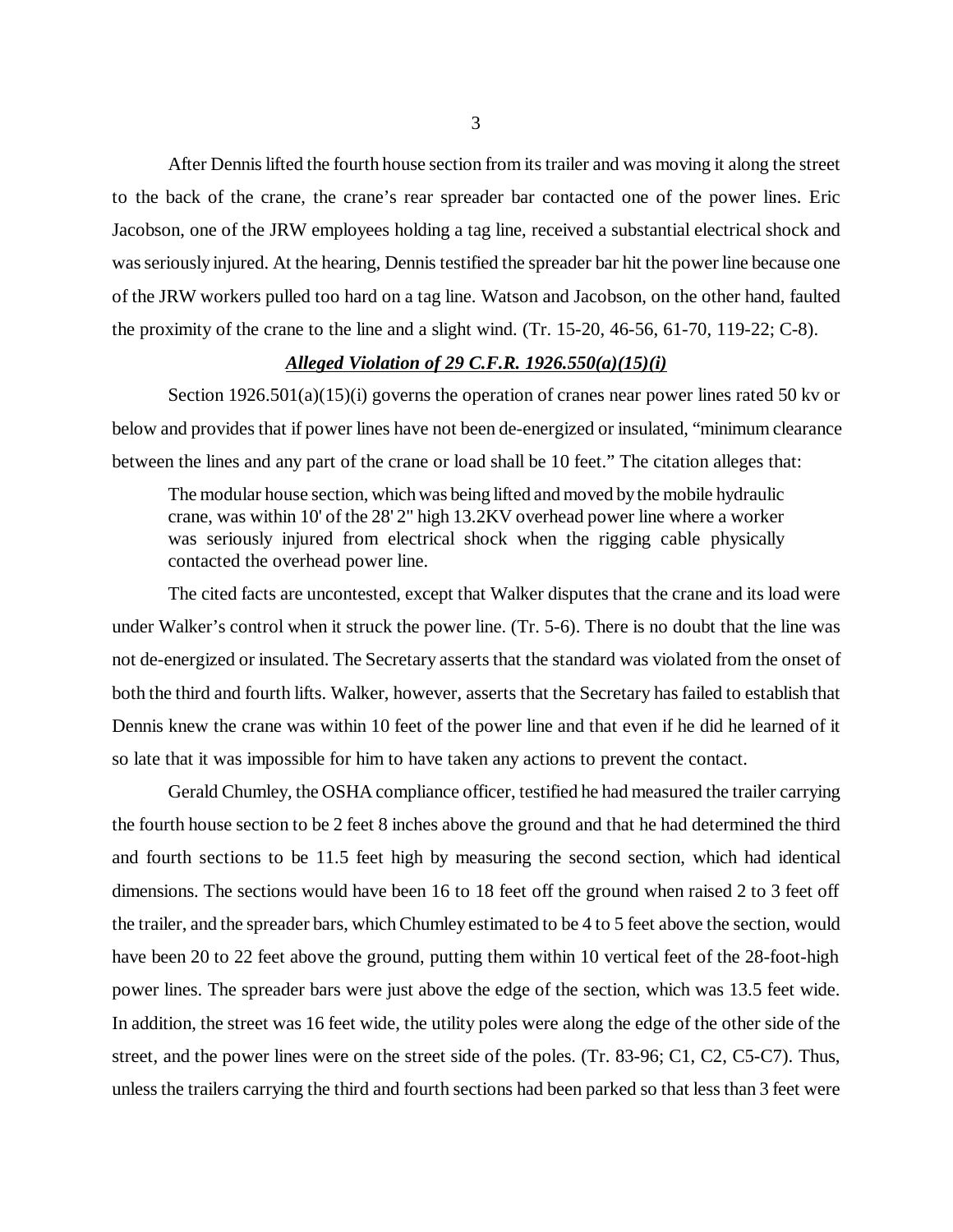in the street, the spreader bars would have been within 10 horizontal feet of the power lines. From his measurements and information supplied by Dennis, Chumley concluded the trailers were parked entirely in the street. Dennis disputed this conclusion, but his own diagram showed at least half of the trailer with the fourth section to be in the street. Walker's contention that forces beyond the control of Dennis caused the violation is rejected, and the Secretary has established that the crane rigging was within 10 feet of the power lines on both the third and fourth lifts.

The Secretary has also established Walker's knowledge of the hazard. Given the close proximity of the lines, Dennis knew or reasonably should have known that he could not maintain a 10-foot clearance with the trailer positioned as it was. Control of the crane rested solely with Dennis, and he was responsible for its safe operation. *Frohlick Crane Serv., Inc. v. OSHA*, 521 F.2d 628, 631 (10th Cir. 1975). That Watson assisted Dennis in the performance of his job by signaling and directing did not lessen the responsibility Dennis had for the crane's safe operation. Moreover, the fact that Dennis could not see the power lines as he lifted and moved the sections should have heightened his concern for maintaining the 10-foot safety zone and led him to consider alternate arrangements, such as repositioning the trailers or having the lines de-energized.

I find that the Secretary has established the alleged violation. I further find that the violation was serious because it resulted in a very serious physical injury and could have resulted in death.

### *Penalty*

The Secretary has proposed a penalty of \$3,500.00. In accordance with section 17(j) of the Act, the Commission when determining penalties is to give due consideration to the gravity of the violation and the employer's size, history and good faith. The gravity of the violation, generally the most significant factor, depends upon such matters as the number of employees exposed, the duration of the exposure, the precautions taken against injury, and the likelihood that an injury would result. *J.A. Jones Constr. Co.*, 15 BNA OSHC 2201, 2214 (No. 87-2059, 1993).

I assess the gravity of the violation as high. Although fewer than five workers were exposed to the hazard, the likelihood of electrocution or serious injury was very high and no precautions were taken to protect against injury. Although Dennis claimed that he had measured the distance from the power line to the opposite edge of the road, his testimony was directly contradicted by Watson. I find that Dennis made no provisions to prevent the crane's intrusion into the 10-foot safety zone and that